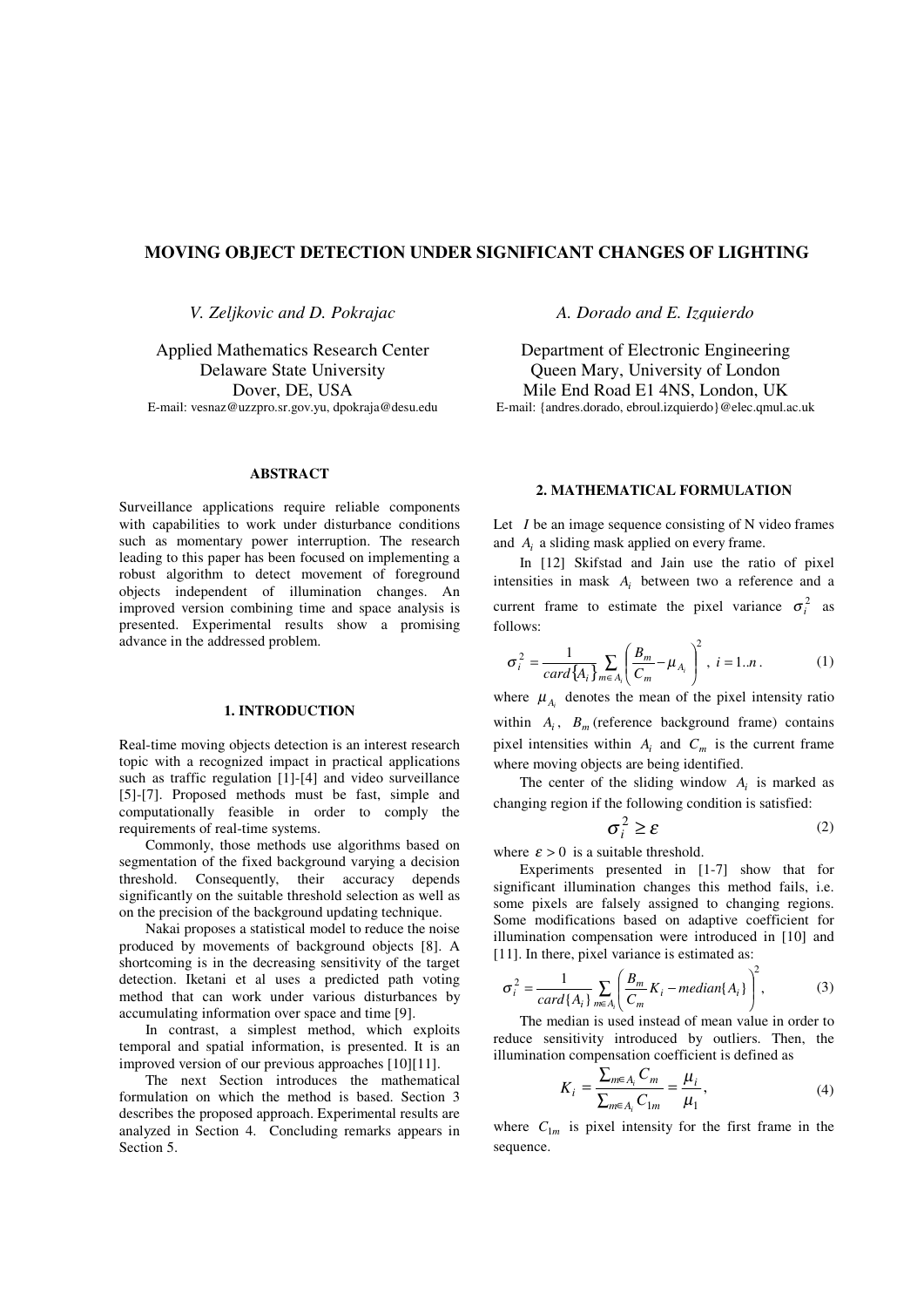#### **3. PROPOSED METHOD**

In Equation 4, the coefficient  $K_i$  enables sensitivity suppression in the shading model method. It is fairly robust to significant and sudden illumination changes (up to roughly 50% of change in comparison to the starting illumination level).

Introduced temporal and spatial analysis allows detection of the inner parts of the moving objects as well as the thicker edges. This is used to reduce false detection.

Analysis is performed by computing the average of pixel variances (Equation 3) for three successive pairs of frames:

$$
\sigma_{mean}^{2} = (\sigma_{i}^{2} + \sigma_{i+1}^{2} + \sigma_{i+2}^{2}) / 3,
$$
\n(5)

where *i* indicates the frame index.

In contrast to Equation 2, the center of the sliding window  $A_i$  is marked as changing region if the condition

$$
\left|\sigma_i^2 - \sigma_{mean}^2\right| \ge \varepsilon \tag{6}
$$

is satisfied.

## **4. EXPERIMENTAL RESULTS**

The proposed method was tested using a number of realworld videos. In order to illustrate the experimental results, a sample video sequence is presented below. The sequence corresponds to a person walking across a room whilst artificial illumination is turned off and on to simulate momentary power interruption. As illustrated in Figure 1, the illumination decreases about 50% and later on it is reestablished to the previous level.

Analysis is performed on 94 frames with resolution of 352×288 pixels. The image frequency is 25 frames per second. The reference background,  $B_m$  in Equation 1, is depicted in Figure 1.a and contains part of the floor and office furniture (chair and desk).

Figure 1.b and 1.c show the  $30<sup>th</sup>$  and  $86<sup>th</sup>$  frames, respectively, containing the moving object—the person walking across the observed scene.

The sliding window  $A_i$  was set up to 3×3 pixels and an optimal threshold was experimentally found to be  $\varepsilon = 0.01$ .

The binary images of the frames used as reference are presented in Figure 2. In these and the subsequent figures, changing regions are marked with white pixels.

Although the previous version achieves an acceptable accuracy for detecting the moving object, it reported more false alarms during the experiments. The new version behaves better in detecting inner parts of the moving object. In addition, it is able to detect thicker objects.

The capabilities of the new version are exemplify in Figure 2 using a rectangular window. The changing regions are detected inside the window. Those regions correspond to the moving object.

Figures 3.a and 3.b show the portion of window occupied by the moving object. The vertical axis represents the number of white pixels that represent the moving object, and horizontal axis shows the serial number of the processed frame in the sequence.

## **5. CONCLUSIONS AND FURTHER WORK**

An improved version of a method for moving object detection, which is independent of illumination changes is presented. The new version uses temporal and spatial analysis to increase accuracy by reducing false alarms. Additionally, the method allows detection of inner parts in the moving objects.

Experimental results show that the proposed method is highly resistant to significant illumination changes. In most cases it succeeds to detect changing regions under significant luminance variations.

Further work will be addressed towards noise reduction and proposing a solution for the ghost problem. The increase of the threshold will reduce the noise and also the thickness of the moving objects. So the next task for the future work would be to deduce optimal threshold value.



**Figure 1. Frames in the video sequence used for the empirical analysis.**